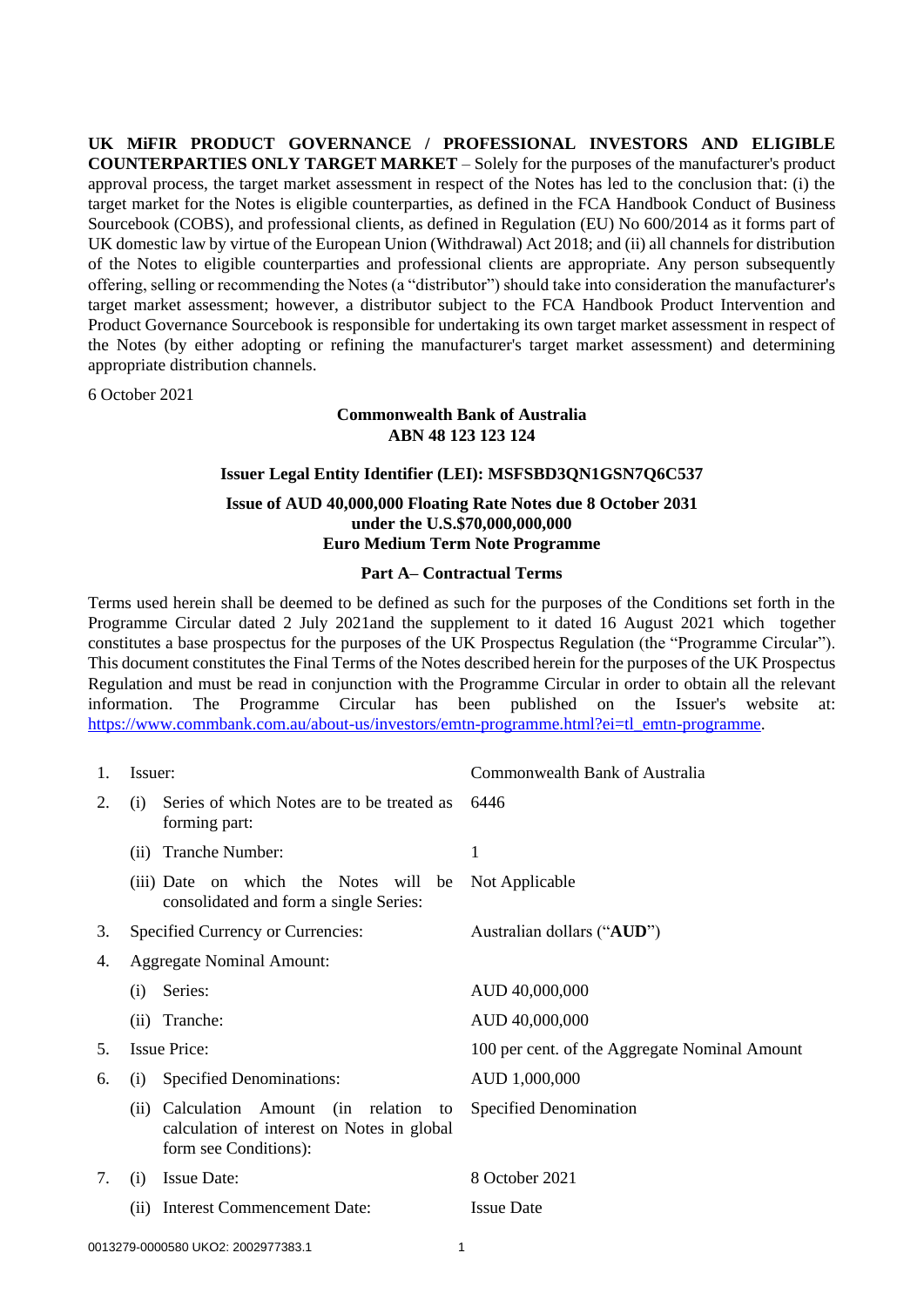| 8. | <b>Maturity Date:</b>         | Interest Payment Date falling in or nearest to 8<br>October 2031                                                                                                |
|----|-------------------------------|-----------------------------------------------------------------------------------------------------------------------------------------------------------------|
| 9. | Interest Basis:               | 3 month AUD BBSW +0.67 per cent. Floating Rate<br>(see paragraph 14 below)                                                                                      |
|    | 10. Redemption/Payment Basis: | Subject to any purchase and cancellation or early<br>redemption, the Notes will be redeemed on the<br>Maturity Date at 100 per cent. of their nominal<br>amount |
|    | 11. Change of Interest Basis: | Not Applicable                                                                                                                                                  |
|    | 12. Put/Call Options:         | Not Applicable                                                                                                                                                  |

# **PROVISIONS RELATING TO INTEREST (IF ANY) PAYABLE**

<span id="page-1-0"></span>

|  | 13. Fixed Rate Note Provisions                                                                                                                                                                              |                                                                                        | Not Applicable                                                                                         |  |
|--|-------------------------------------------------------------------------------------------------------------------------------------------------------------------------------------------------------------|----------------------------------------------------------------------------------------|--------------------------------------------------------------------------------------------------------|--|
|  | 14. Floating Rate Note Provisions                                                                                                                                                                           |                                                                                        | Applicable                                                                                             |  |
|  | (i)                                                                                                                                                                                                         | Specified Period(s)/Specified<br>Interest<br>Payment Date(s):                          | 8 January, 8 April, 8 July and 8 October in each year,<br>subject to the Business Day Convention below |  |
|  |                                                                                                                                                                                                             | (ii) Business Day Convention:                                                          | Modified Following Business Day Convention                                                             |  |
|  |                                                                                                                                                                                                             | (iii) Additional Business Centre(s):                                                   | London and Sydney                                                                                      |  |
|  |                                                                                                                                                                                                             | (iv) Manner in which the Rate of Interest and<br>Interest Amount are to be determined: | <b>Screen Rate Determination</b>                                                                       |  |
|  | (v) Calculation to be on a Calculation Amount<br>Basis:<br>(vi) Party responsible for determining the Rate<br>of Interest and/or calculating the Interest<br>Amount (if not the Principal Paying<br>Agent): |                                                                                        | Not Applicable                                                                                         |  |
|  |                                                                                                                                                                                                             |                                                                                        | Not Applicable                                                                                         |  |
|  |                                                                                                                                                                                                             | (vii) Screen Rate Determination:                                                       | Applicable                                                                                             |  |
|  |                                                                                                                                                                                                             | Reference Rate:                                                                        | 3 month AUD BBSW                                                                                       |  |
|  |                                                                                                                                                                                                             | Interest Determination Date(s):<br>$\qquad \qquad$                                     | On the Specified Interest Payment Date for such<br><b>Specified Period</b>                             |  |
|  | Relevant Screen Page:<br>$\overline{\phantom{m}}$                                                                                                                                                           |                                                                                        | <b>Reuters Screen Page BBSW</b>                                                                        |  |
|  |                                                                                                                                                                                                             | <b>SONIA Observation Method:</b>                                                       | Not Applicable                                                                                         |  |
|  |                                                                                                                                                                                                             | <b>SONIA</b><br>Observation<br>Look-Back<br>Period:                                    | Not Applicable                                                                                         |  |
|  | <b>SOFR Observation Shift Period</b>                                                                                                                                                                        |                                                                                        | Not Applicable                                                                                         |  |
|  |                                                                                                                                                                                                             | <b>Index Determination:</b>                                                            | Not Applicable                                                                                         |  |
|  | (viii)                                                                                                                                                                                                      | ISDA Determination:                                                                    | Not Applicable                                                                                         |  |
|  | (ix) Linear Interpolation:<br>$Margin(s)$ :<br>(x)<br>(xi) Minimum Rate of Interest:                                                                                                                        |                                                                                        | Not Applicable                                                                                         |  |
|  |                                                                                                                                                                                                             |                                                                                        | $+0.67$ per cent. per annum                                                                            |  |
|  |                                                                                                                                                                                                             |                                                                                        | Not Applicable                                                                                         |  |
|  | (xii) Maximum Rate of Interest:                                                                                                                                                                             |                                                                                        | Not Applicable                                                                                         |  |
|  | (xiii)                                                                                                                                                                                                      | Day Count Fraction:                                                                    | Actual/365 (Fixed)                                                                                     |  |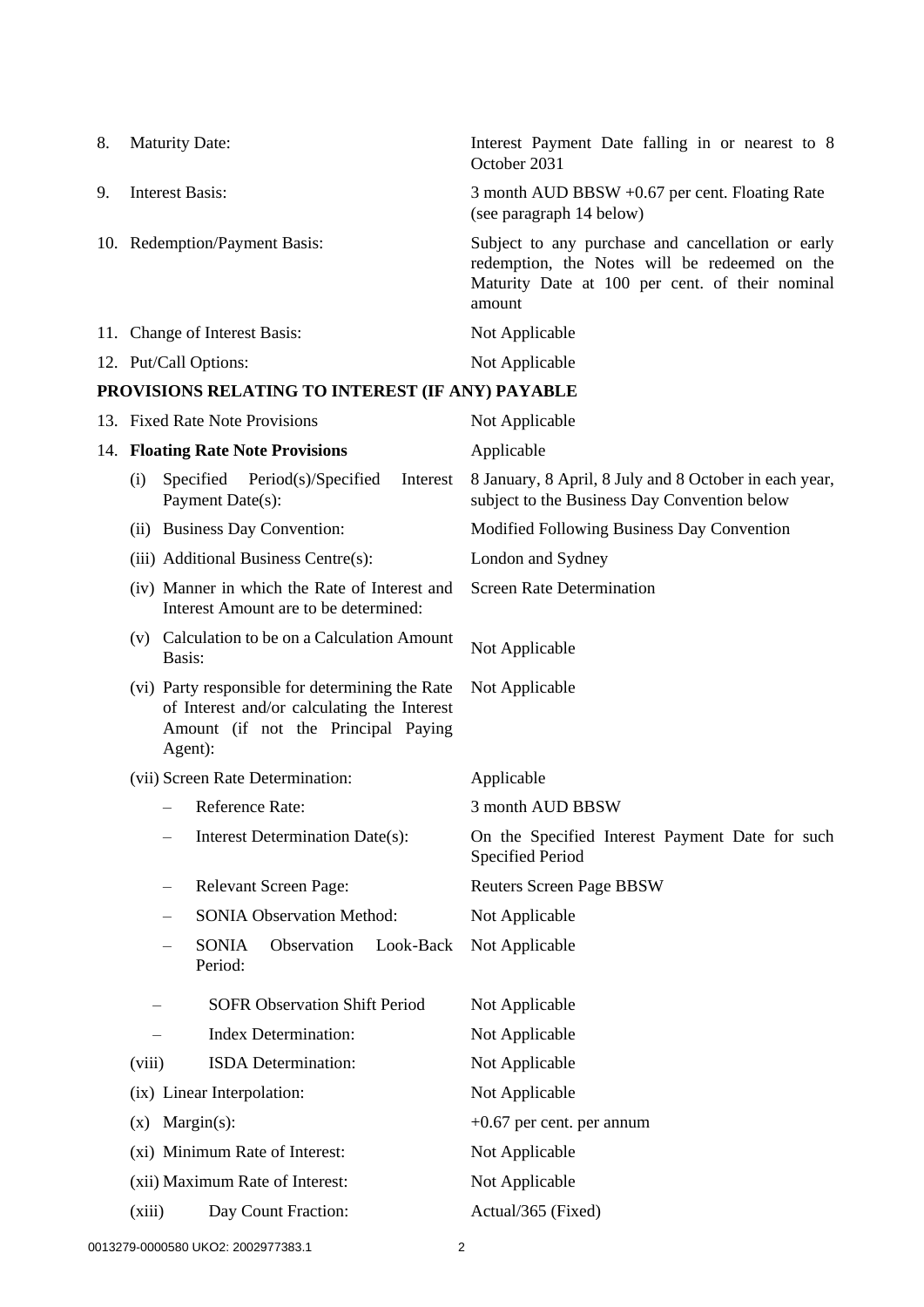|                                                   | 15. Zero Coupon Note Provisions                                                                      | Not Applicable                                                                                                                                                               |  |  |
|---------------------------------------------------|------------------------------------------------------------------------------------------------------|------------------------------------------------------------------------------------------------------------------------------------------------------------------------------|--|--|
|                                                   | PROVISIONS RELATING TO REDEMPTION                                                                    |                                                                                                                                                                              |  |  |
|                                                   | 16. Issuer Call:                                                                                     | Not Applicable                                                                                                                                                               |  |  |
|                                                   | 17. Investor Put:                                                                                    | Not Applicable                                                                                                                                                               |  |  |
|                                                   | 18. Final Redemption Amount:                                                                         | AUD 1,000,000 per Calculation Amount                                                                                                                                         |  |  |
|                                                   | 19. Early Redemption Amount payable on<br>redemption for taxation reasons or on event of<br>default: | Condition 6(f) shall apply                                                                                                                                                   |  |  |
| <b>GENERAL PROVISIONS APPLICABLE TO THE NOTES</b> |                                                                                                      |                                                                                                                                                                              |  |  |
|                                                   | 20. Form of Notes:                                                                                   | <b>Bearer Notes:</b><br>Temporary Bearer Global Note exchangeable for a<br>Permanent Bearer Global Note which is exchangeable<br>for Definitive Notes upon an Exchange Event |  |  |
|                                                   | 21. Payment Business Day Convention                                                                  | Modified Following Business Day Convention                                                                                                                                   |  |  |
|                                                   | 22. Additional Financial Centre(s):                                                                  | London and Sydney                                                                                                                                                            |  |  |

23. Talons for future Coupons to be attached to No Definitive Notes:

### **PROVISIONS APPLICABLE TO RMB NOTES**

|                     | 24. RMB Currency Event:                                                 | Not Applicable |  |
|---------------------|-------------------------------------------------------------------------|----------------|--|
|                     | 25. Spot Rate (if different from that set out in<br>Condition $7(1)$ :  | Not Applicable |  |
|                     | 26. Party responsible for calculating the Spot Rate:                    | Not Applicable |  |
|                     | 27. Relevant Currency (if different from that in<br>Condition $7(1))$ : | Not Applicable |  |
|                     | 28. RMB Settlement Centre(s):                                           | Not Applicable |  |
| <b>DISTRIBUTION</b> |                                                                         |                |  |
|                     | 29. Additional selling restrictions:                                    | Not Applicable |  |

# Signed on behalf of **Commonwealth Bank of Australia:**

By:……………………………………….

Title: Senior Manager, Term Funding

Duly authorised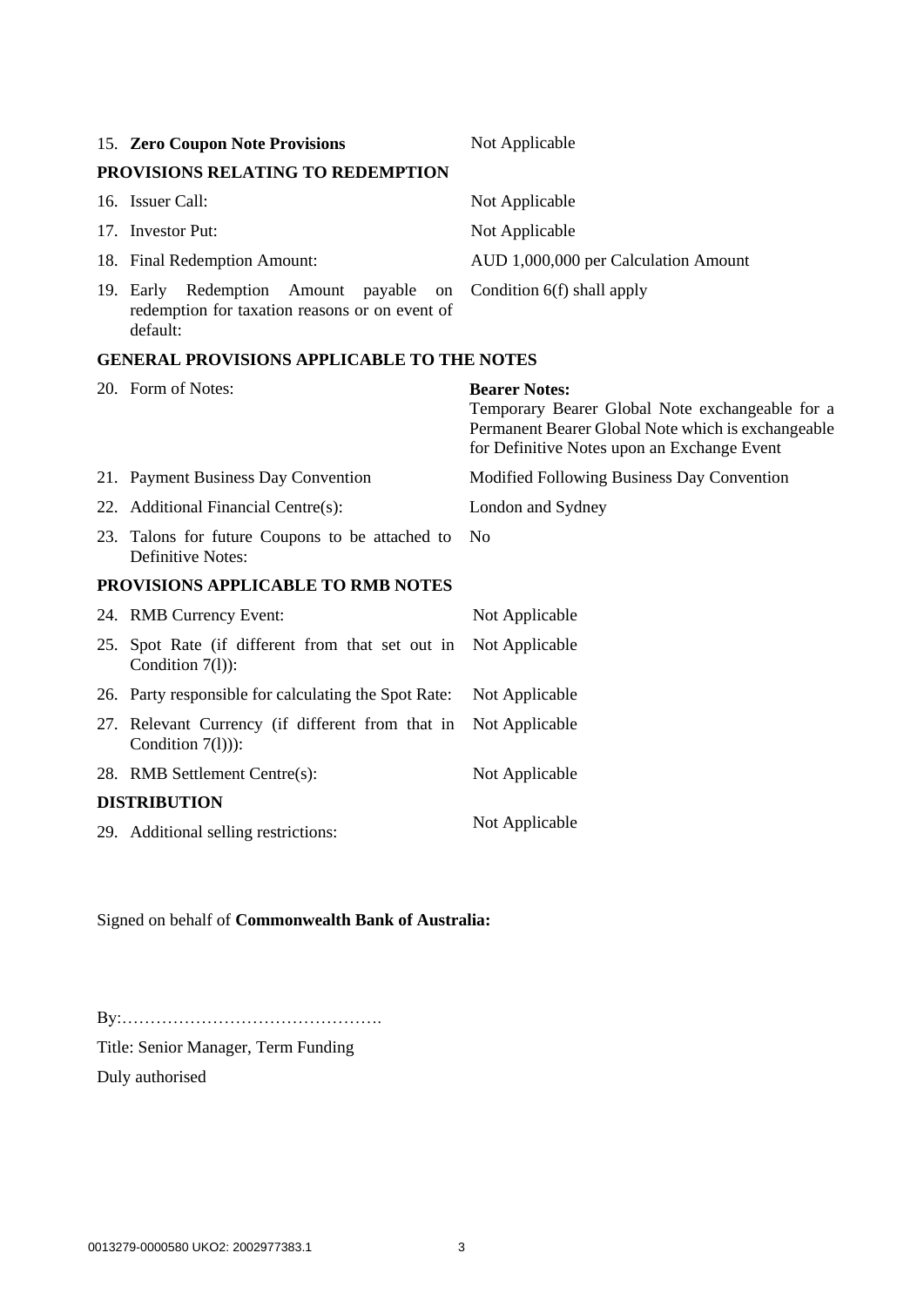#### **Part B– Other Information**

# **1. LISTING AND ADMISSION TO TRADING**

|    | Listing and admission to trading:<br>(1)                                       | Application is expected to be made by the Issuer (or<br>on its behalf) for the Notes to be admitted to trading<br>on the London Stock Exchange's main market and,<br>to be listed on the Official List of the FCA with effect<br>from the Issue Date. |  |
|----|--------------------------------------------------------------------------------|-------------------------------------------------------------------------------------------------------------------------------------------------------------------------------------------------------------------------------------------------------|--|
|    | Estimate of total expenses related to GBP 445<br>(11)<br>admission to trading: |                                                                                                                                                                                                                                                       |  |
| 2. | <b>RATINGS</b>                                                                 | The Notes to be issued have not been rated                                                                                                                                                                                                            |  |

#### **3. REASONS FOR THE OFFER AND ESTIMATED NET PROCEEDS**

- (i) Reasons for the offer: See "Use of Proceeds" in the Programme Circular
- (ii) Estimated net proceeds: AUD 40,000,000

#### **4. INTERESTS OF NATURAL AND LEGAL PERSONS INVOLVED IN THE ISSUE**

Save for any fees payable to J.P. Morgan Securities plc (the "Manager"), so far as the Issuer is aware, no person involved in the issue of the Notes has an interest material to the offer. The Manager and its affiliates have engaged, and may in the future engage, in investment banking and/or commercial banking transactions with, and may perform other services for, the Issuer and its affiliates in the ordinary course of business.

**5. YIELD** 

Indication of Yield: Not Applicable

#### **6. OPERATIONAL INFORMATION**

| (i)                                                                                                                           | ISIN:                               | XS2395556082                                                                                                                                                                                                                                |
|-------------------------------------------------------------------------------------------------------------------------------|-------------------------------------|---------------------------------------------------------------------------------------------------------------------------------------------------------------------------------------------------------------------------------------------|
|                                                                                                                               | (ii) Common Code:                   | 239555608                                                                                                                                                                                                                                   |
|                                                                                                                               | (iii) CFI Code:                     | DTVXFB, as updated, as set out on the website of the<br>Association of National Numbering Agencies<br>(ANNA) or alternatively sourced from the<br>responsible National Numbering Agency<br>that<br>assigned the ISIN                        |
|                                                                                                                               | $(iv)$ FISN:                        | COMMONWEALTH BA/VAREMTN 20311008, as<br>updated, as set out on the website of the Association<br>of National Numbering Agencies (ANNA) or<br>alternatively sourced from the responsible National<br>Numbering Agency that assigned the ISIN |
|                                                                                                                               | (v) CMU Instrument Number:          | Not Applicable                                                                                                                                                                                                                              |
| (vi) Any clearing system(s) other than<br>Euroclear and Clearstream, Luxembourg<br>and the relevant identification number(s): |                                     | Not Applicable                                                                                                                                                                                                                              |
|                                                                                                                               | (vii) CMU Lodging and Paying Agent: | Not Applicable                                                                                                                                                                                                                              |
| (viii)                                                                                                                        | Delivery:                           | Delivery against payment                                                                                                                                                                                                                    |